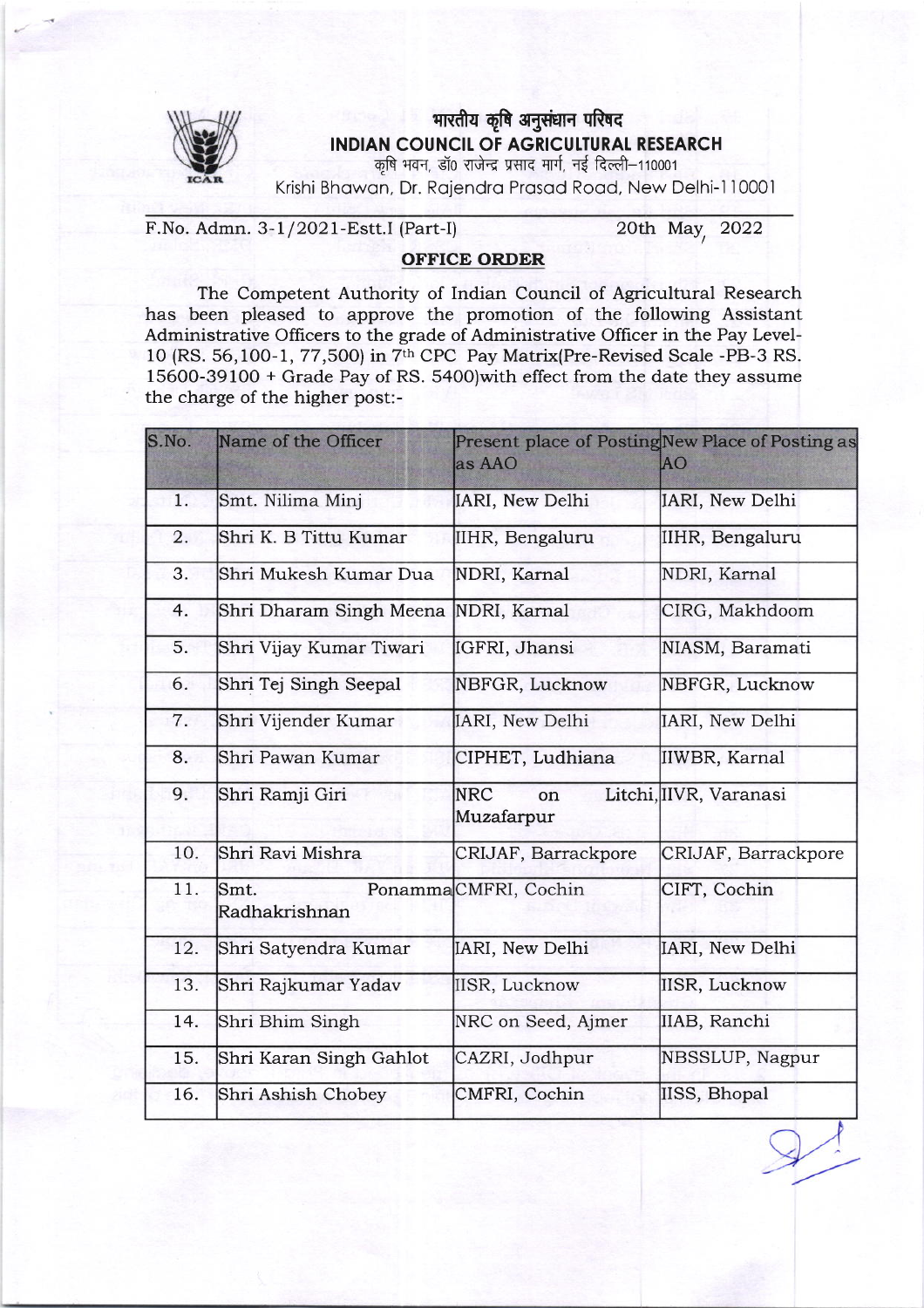| 17. | Chandra<br>Shri<br>Sharma               | MauliCMFRI, Cochin     | IISS, Mau             |
|-----|-----------------------------------------|------------------------|-----------------------|
| 18. | Shri Sudipta Gupta                      | CIFRI, Barrackpore     | CIFRI, Barrackpore    |
| 19. | Shri Rajesh Sharma                      | IARI, New Delhi        | IARI, New Delhi       |
| 20. | Shri Tarun Kumar                        | CSSRI, Karnal          | DMR, Solan            |
| 21. | Shri Joginder Singh Thakur CPRI, Shimla |                        | CPRI, Shimla          |
| 22. | Mrs. Asha Durve                         | CIFE, Mumbai           | CCRI, Nagpur          |
| 23. | Shri Ved Prakash Tiwari                 | IISR, Lucknow          | IISR, Lucknow         |
| 24. | Shri MS Lawal                           | IVRI, Izatnagar        | IISWC, Dehradun       |
| 25. | Sh. Rajendra Kumar HadgeDWR, Jabalpur   |                        | DWR, Jabalpur         |
| 26. | Sh. Sukadeo Mahto                       | IIPR, Kanpur           | IIPR, Kanpur          |
| 27. | Sh. S.K. Jena<br>WSW 1                  | NRRI, Cuttack          | NRRI, Cuttack         |
| 28. | Sh. Suresh Singh                        | IARI, New Delhi        | IARI, New Delhi       |
| 29. | Sh. Anil Kumar                          | IIWBR, Karnal          | <b>NBAGR Karnal</b>   |
| 30. | Sh. Prem Chand Panwar                   | CAZRI, Jodhpur         | CAZRI, Jodhpur        |
| 31. | Shri. K.B. Sabukuttan                   | CIFT, Cochin           | <b>IIHR Bengaluru</b> |
| 32. | Shri Sukhdev Singh                      | ERS NDRI, Kalyani      | NDRI, Karnal          |
| 33. | Sh. Rajesh Kumar                        | IARI, New Delhi        | IARI, Assam           |
| 34. | Shri P Sundran                          | IISR, Kozhikode        | IISR, Kozhikode       |
| 35. | Shri<br>Kishan                          | IARI, New Delhi        | IARI, Jharkhand       |
| 36. | Shri L.B. Gujar                         | <b>IVRI, Izatnagar</b> | CARI, Izatnagar       |
| 37. | Shri Ngoichung Khochilu                 | NRC on YAK, Dirang     | NRC on YAK, Dirang    |
| 38. | Shri Biswajit Barua                     | CIFRI, Barrackpore     | NRC on Pig, Guwahati  |
| 39. | Shri PC Noble                           | CTCRI, Trivendrum      | NRCG, Pune            |
| 40. | Shri<br>Khapekar<br>Ghanshyam           | DiliplASRI, New Delhi  | IASRI, New Delhi      |

2. In the event of Officer(s) as mentioned in Para-1 above, declining promotion or not reporting for duty within 30 days from the date of issue of this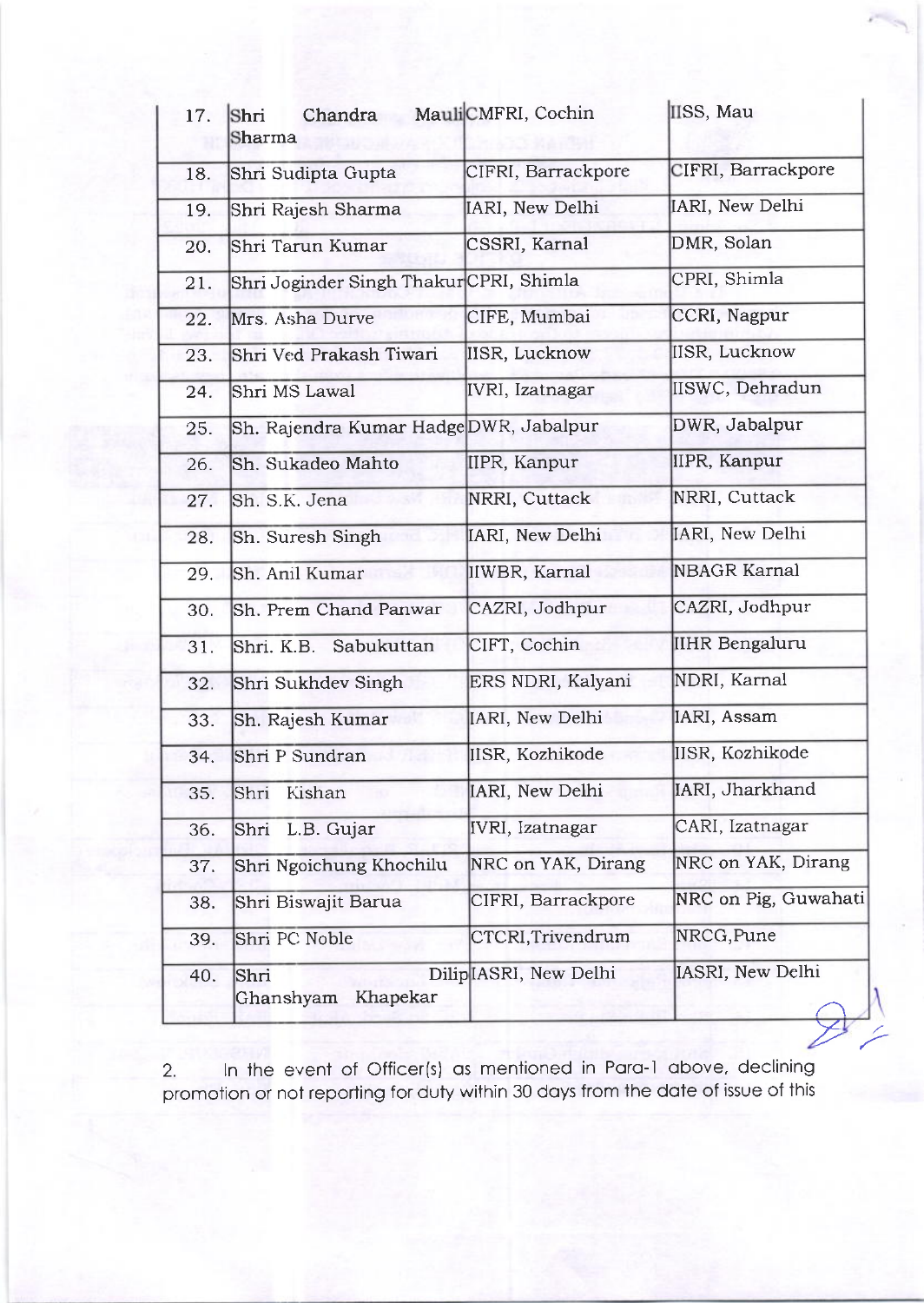Office Order, the offer will stand cancelled and they will be debarred from further promotion for a period of one year, as per rules.

3. The promotions shall be subject to further orders of Hon'ble Supreme Court in Jarnail Singh batch of cases in accordance to instructions contained in DoPT OM 36012/16/2019-Estt(Res) dated 12.04.2022.

 $\overline{4}$ . The Officers will be entitled to Transfer TA, Joining Time etc. as per the rules.

 $\frac{1}{201122}$ 

(Sandeep Singh Dudi) Under Secretary (Admn.)

## Distribution:-

- 1. Officers concerned (through Director of the Institute).
- 2. Directors of the concerned Institutes with the request to obtain and forward the charge assumption/relinguishment reports in respect of the concerned officers to the Council as early as possible.
- 3. All DDGs at ICAR hars.
- 4. F&AOs of the concerned Institutes.
- 5. PSO to DG, ICAR/PPS to Secretary, ICAR/PPS to AS (D) & FA, DARE/ICAR/ PS to Director(SD)/PS to Director(Admn.).
- 6. Vigilance-I/II/Audit-I/II/Cash-I/II/Cdn. Section/ICT Unit, ICAR Hqrs.
- 7. Secretary (Staff Side), CJSC.
- 8. ICAR Website/E-Office Notice Board /Personnel **File/Service** Books/Guard file.